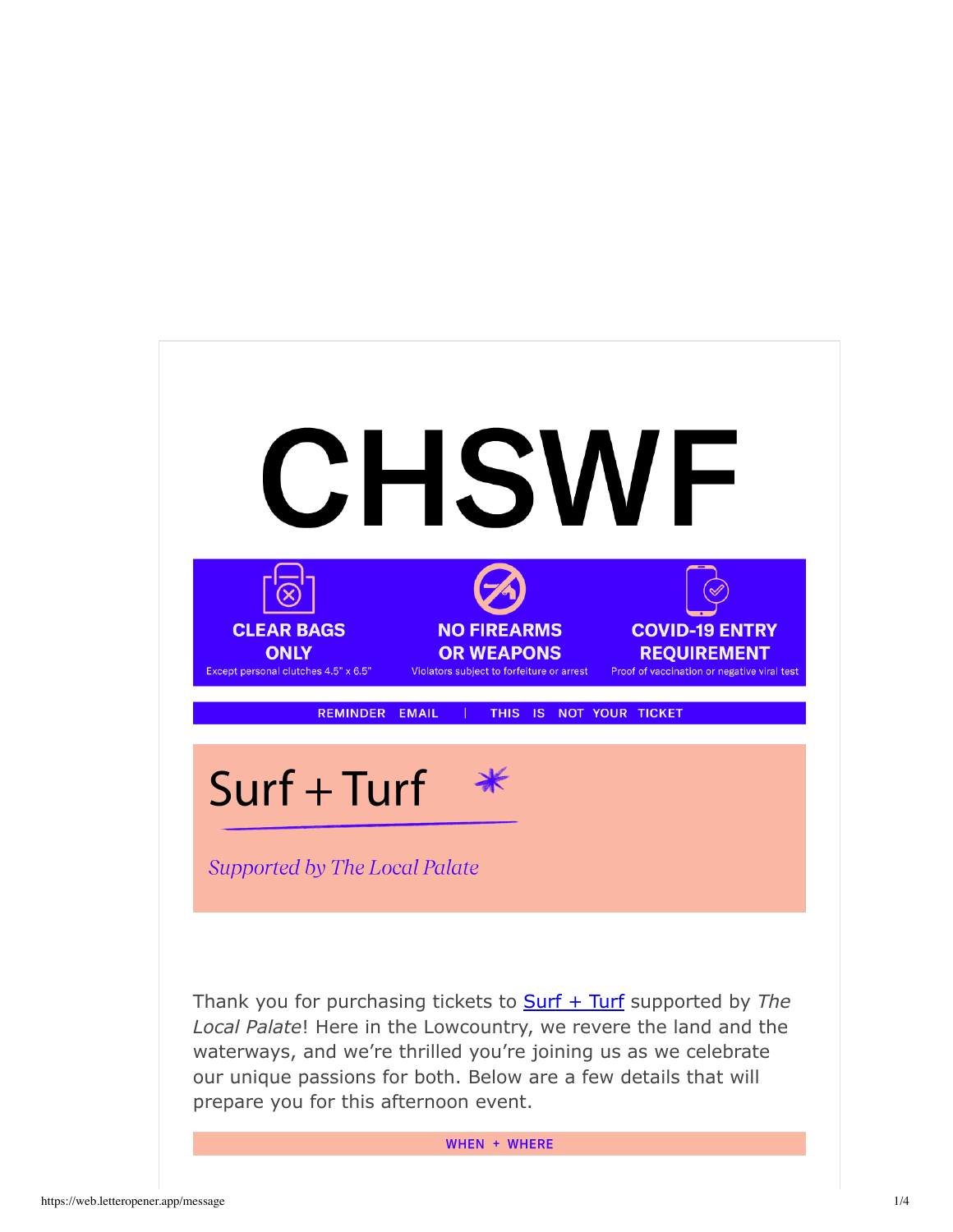- Date: Thursday, March 3
- Time: 4:00 6:30 PM
- Location: Bowens Island Restaurant
- Address: 1870 Bowens Island Rd, Charleston, SC 29412

## **HEALTH + SAFETY**

Charleston Wine + Food is requiring all guests, staff, talent, and vendors to either: provide proof they are fully vaccinated against COVID-19 OR provide proof of a negative COVID-19 test, taken within 72 hours of each day you are attending. Entrance eligibility is checked at every Charleston Wine + Food event before guest tickets are scanned.

Get verified - Download the free Charleston Wine + Food app on Apple App Store or Google Play; Click the COVID-19 button on the left menu, and follow the prompts.

Visit our 2022 Health + Safety Policy for more information and details regarding COVID-19 entrance requirements.

## KNOW BEFORE YOU GO

-This event is all-inclusive: all food + beverage samples and experiences are included with the purchase of a ticket

- All guests must be 21+ (no infants, children, or pets)

- No backpacks, coolers, or large purses permitted; all bags + persons are subject to search

- ALL BAGS MUST BE CLEAR except for small personal clutches (no larger than  $4.5" \times 6.5"$ )

- Bring your printed or digital ticket via smartphone for entry. We recommend downloading the SquadUP app from the App Store (available via *iOS* and **Android**). If you lost your ticket and don't have the app, please visit SquadUP.com and follow the steps to retrieve your tickets

- Menus for each event can be accessed via the CHSWF app. Download the app and visit the event in the schedule for the linked menu

- Food allergies: accommodations cannot be made at this event

- All events will take place rain or shine; please plan accordingly

- Should this event sell out and have a waitlist demand, Lyte will accept returns until Friday, February 18. Beginning February 19, tickets to this event cannot be returned via Lyte

- **SCAN, SAMPLE, AND SIP**. You will notice QR codes on all food + beverage signage at this event. Scan the code, explore the full menu of offerings across the event, and keep a record of all you sampled + sipped for later!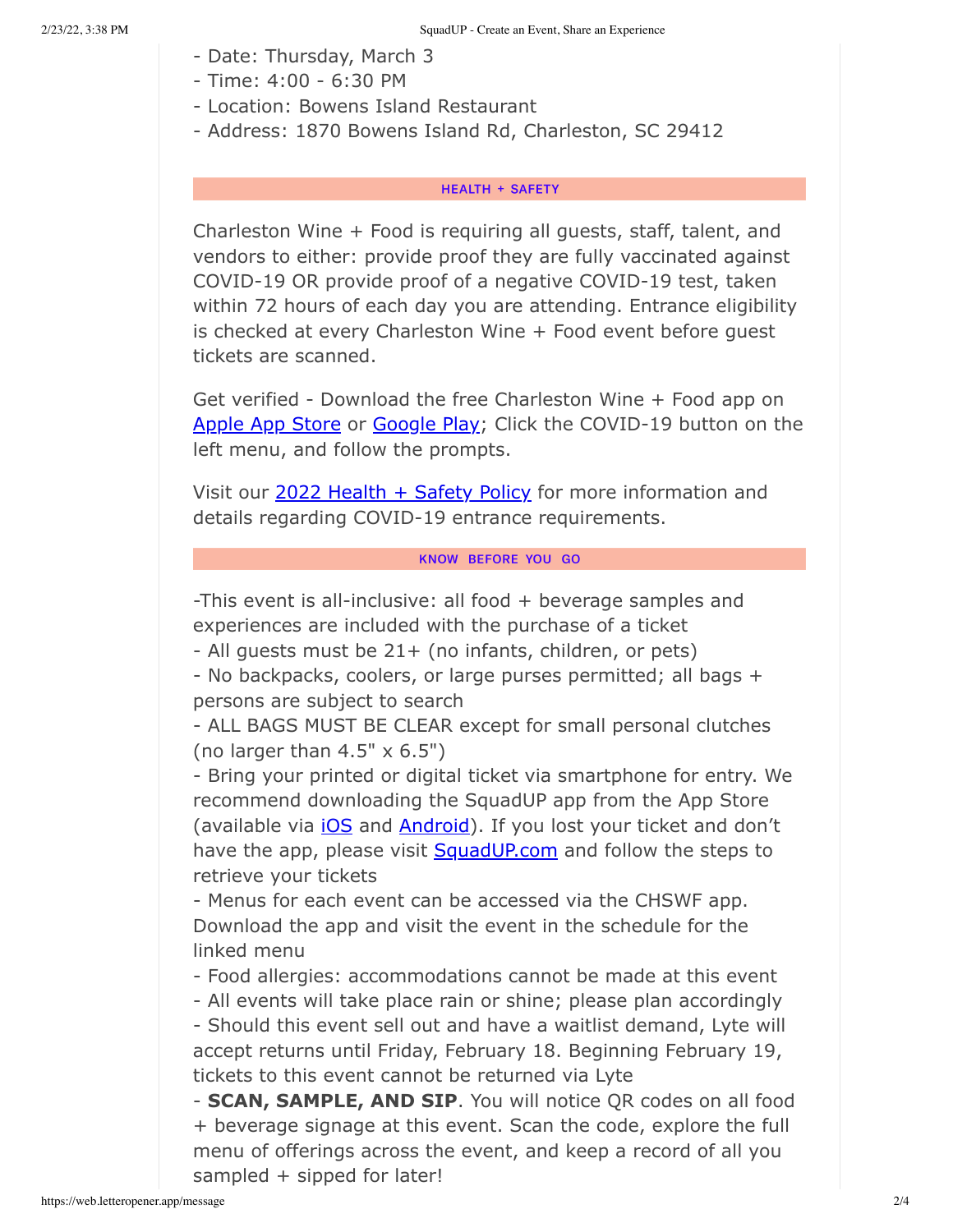**ATTIRE** 

The dress is casual for this event. Wear something that makes you feel great + comfortable, keeping in mind that this event takes place outdoors. Flat shoes are recommended as much of the land on Bowens Island is comprised of gravel and docks.

#### **TRANSPORTATION + PARKING**

Limited parking is available at Bowens Island Restaurant. We recommend carpooling if traveling as a group. For more information on parking and getting around during the festival, take a look at our FAQs.

Stay safe! Charleston Wine + Food does not want guests to drink + drive. We encourage our guests to utilize rideshare services, which you can download directly to your smartphone.

## WHAT DO I DO WHEN I ARRIVE?

After parking or drop off, please follow event signage to the entrance. To expedite the check-in process, please have your ticket out and ready to be scanned – either pulled up on your phone (turn up the brightness!) or via good old-fashioned print out.

### **APP-SOLUTELY!**

Charleston Wine + Food is excited to announce that we have an app! Available for both Apple and Android products, our app is free to download from the Apple App Store and Google Play Store.

#### SWEET SUSTAINABILITY

At Charleston Wine  $+$  Food we strive to produce a sustainable  $+$ environmentally friendly festival. Our sustainable practices include, but are not limited to the exclusive use of compostable or recyclable plateware; commemorative glassware at select events and recyclable glassware at others; oyster shell recycling; and sustainable sourcing. Help us reduce our carbon footprint by taking a moment to follow our recycling and composting instructions throughout the festival.

#### fb ig pt Vt.